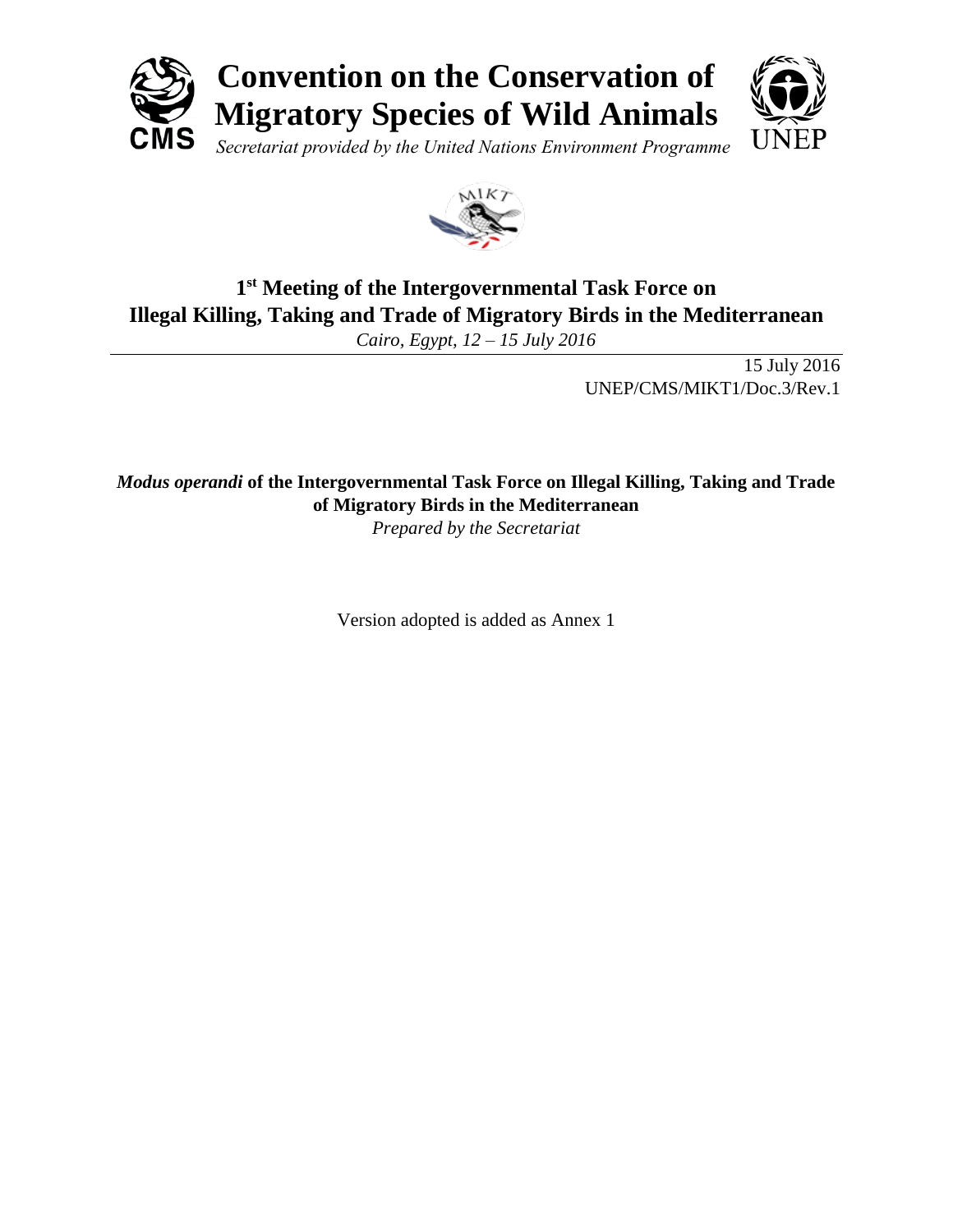**Annex 1.**

# *Modus operandi* **of the Intergovernmental Task Force on Illegal Killing, Taking and Trade of Migratory Birds in the Mediterranean**

The Task Force will operate in accordance with this modus operandi, as established on the basis of the Terms of Reference of the Intergovernmental Task Force to address Illegal Killing, Taking and Trade of Migratory Birds in the Mediterranean (Mediterranean Illegal Killing, Taking and Trade Task Force (MIKT), contained in Resolution 11.16.

#### **Background**

The Task Force was established in line with the mandate provided by Resolution 11.16 adopted at COP 11 in Quito (Ecuador) entitled "The Prevention of Illegal Killing, Taking and Trade of Migratory Birds" to assist the Parties to the Convention on Migratory Species (CMS) and its associated instruments, relevant MEAs and Conventions to fulfil their obligations to protect migratory birds from illegal killing, taking and trade in the Mediterranean region.

#### **Goal**

To ensure that no illegal killing, taking and trade of migratory birds take place in the Mediterranean region.

#### **Role**

The role of the Task Force is to facilitate, catalyze, support and monitor concerted efforts and procedures to combat illegal killing, taking and trade of migratory birds in the Mediterranean region. It will facilitate the implementation of the existing guidelines and action plans in particular the Bern Convention's Tunis Action Plan 2013-2020 for the Eradication of Illegal Killing, Trapping and Trade of Wild Birds, and consider whether any new guidelines, action plans or other recommendations to respond to specific problems are necessary.

#### **Scope**

The Task Force will be regional covering all coastal States of the Mediterranean Sea.

The Task Force will cover all migratory bird taxa as identified by CMS and its relevant associated instruments, which regularly occur in the Mediterranean region.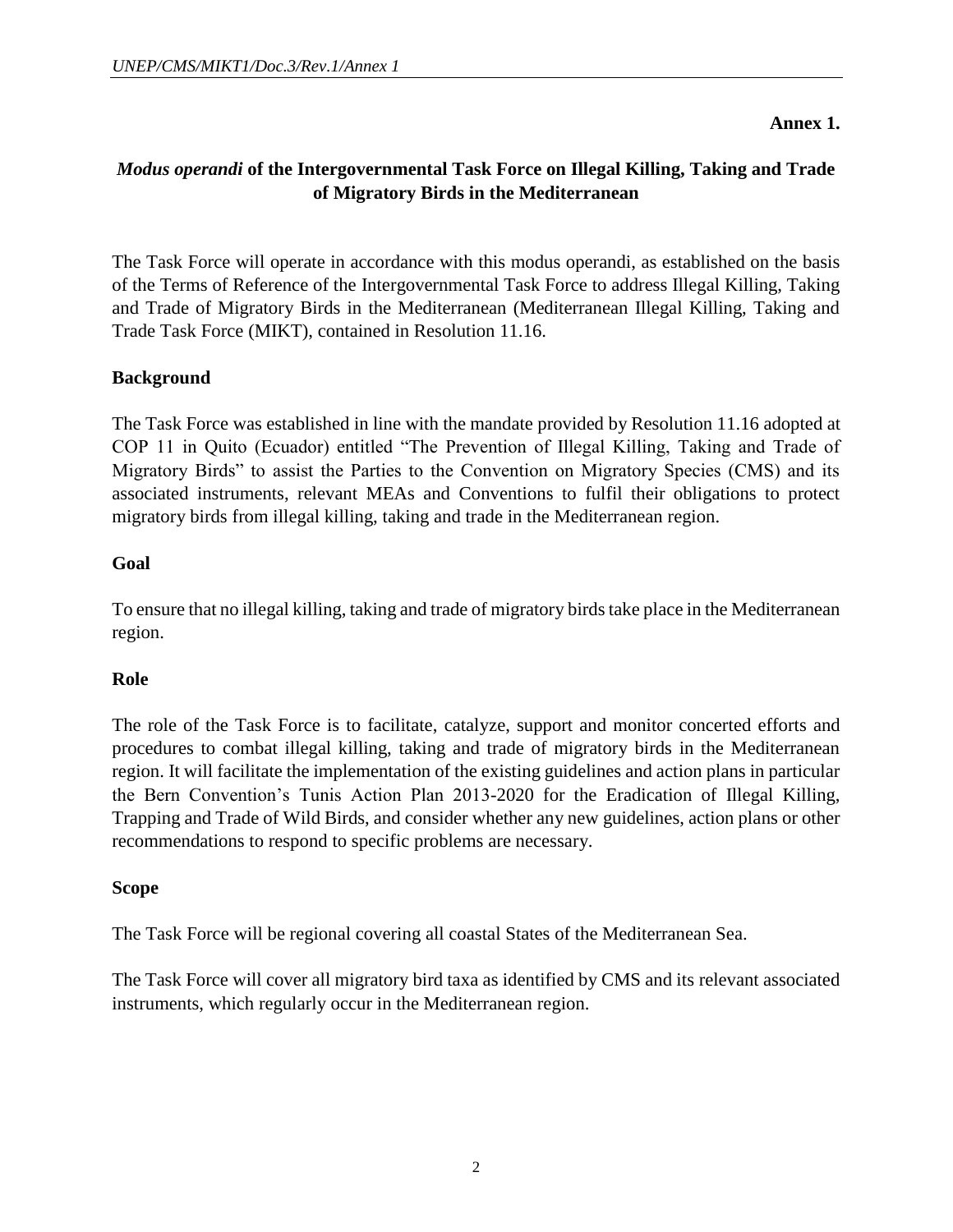#### **Remit**

The Task Force will:

- 1. Promote and facilitate implementation of relevant decisions and plans adopted in the framework of MEAs or other frameworks;
- 2. Set priorities and targets for its actions and implement them;
- 3. Assist in resource mobilization for priority actions;
- 4. Monitor the implementation of the relevant decisions and plans and their effectiveness and submit progress reports to the governing bodies of the participating MEAs;
- 5. Stimulate internal and external communication and exchange of information, experience, best practice and know-how; and
- 6. Strengthen regional and international networks

# **Membership**

The Task Force membership comprises nominated representatives of the European Union and relevant government institutions in the field of environment, game management, law enforcement and judiciary in the Parties to the participating MEAs in the Mediterranean Region.

It also involves observers from the Secretariats of the participating MEAs, as well as academic institutions, the hunting community, NGOs and other stakeholders, as appropriate, including:

- Representatives of Parties elsewhere in the African-Eurasian Flyway and beyond that wish to support the work of the Task Force;
- Representatives of the CMS Scientific Council, AEWA Technical Committee, Raptors MoU Technical Advisory Group and the Bern Convention Expert Group on Birds;
- Representatives of the CMS Preventing Poisoning Working Group, African-Eurasian Migratory Landbird Working Group and Flyways Working Group; and
- Independent experts on migratory bird ecology and policy, the different kinds of illegal bird killing, taking and trade and their prevention.

# **Governance**

The Task Force will elect a Chair and a Vice-Chair from amongst its members.

The Task Force shall make every effort to reach agreement on all matters by consensus. If consensus cannot be reached, the issue will be subject to the Rules of Procedure of the CMS Conference of the Parties as adopted by the CMS Parties at their Eleventh Meeting (Quito, November 2014) (See document UNEP/CMS/MIKT1/Inf.1)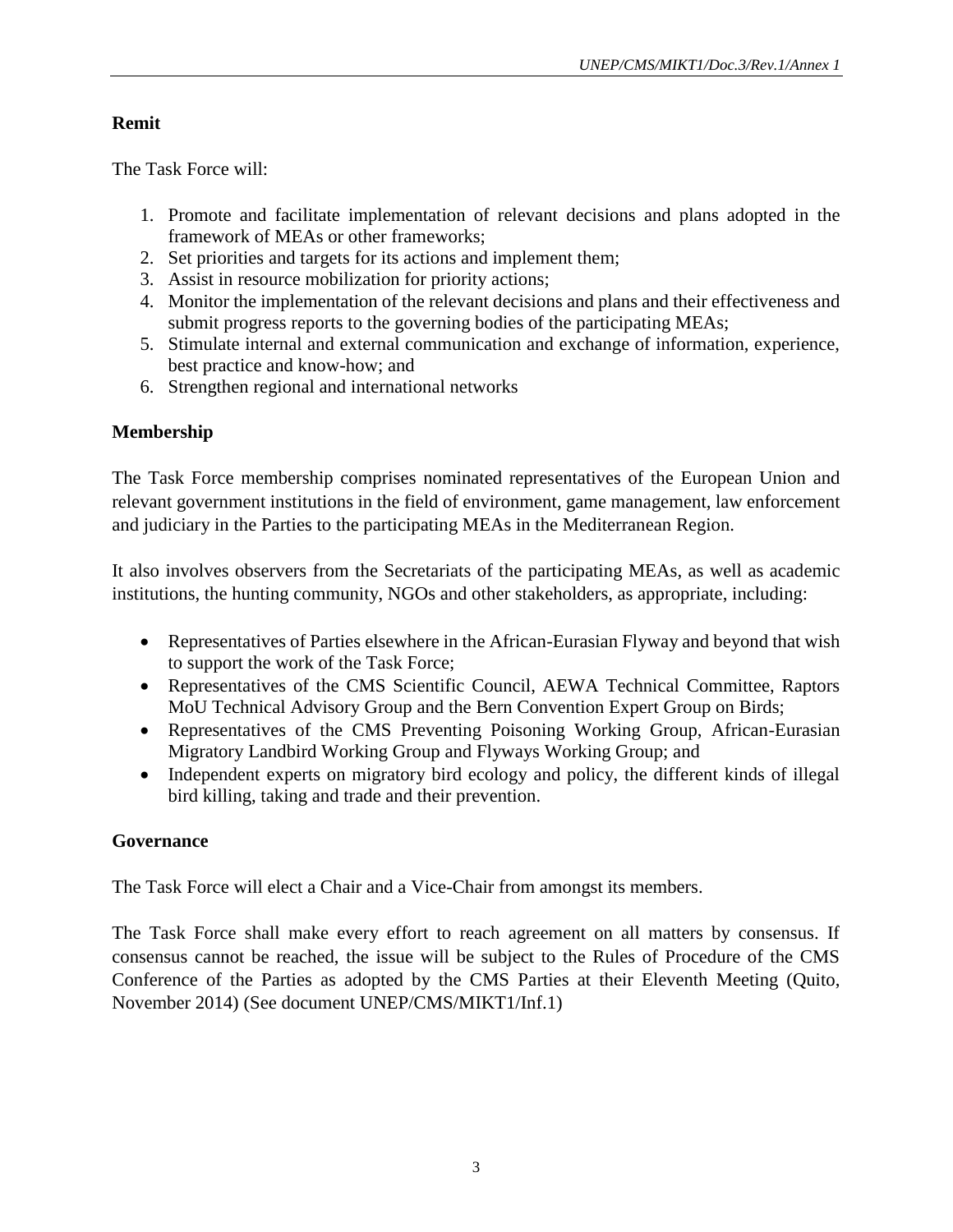# **Operation**

The work of the Task Force is primarily based on the Tunis Action Plan 2013-2020 for the eradication of illegal killing, trapping and trade of wild birds, adopted under the framework of the Bern Convention in 2013. Its focus on enforcement will be supplemented with other activities such as promoting research, data gathering, stakeholder engagement, public awareness raising and education.

The Task Force will operationalize the Tunis Action Plan as much as possible and push for its implementation on the ground within its geographic scope as well as beyond to cover the entire Mediterranean coast. The CMS Secretariat will work in close cooperation with the Bern Convention Secretariat to ensure maximum efficiency.

At its first meeting, the Task Force will adopt a work-plan for the period 2016-2020 on the basis of the Tunis Action Plan and other documents.

A communication platform will be established to facilitate the work of the Task Force.

The Coordinator of the Task Force performs the following tasks:

- Organize the meetings of the Task Force and prepare the background documents;
- Maintain and moderate the Task Force communication platform (website and intranet);
- Use the social media to promote awareness of the Task Force and draft popular articles for the CMS web, and Op-Eds
- Facilitate fundraising and resource mobilization;
- Facilitate the implementation of decisions of the Task Force, as necessary
- Facilitate engagement with stakeholders within and beyond the Task Force;

Meetings of the Task Force will be convened at appropriate intervals, as considered necessary, funding permitting.

Secretarial support to the meetings will be provided by the CMS Secretariat, including the preparation of the meeting schedule and logistical arrangements, agenda and supporting documents circulation, recording of action and minutes.

Between meetings business will be conducted electronically through and online workspace (intranet) within the Task Force's website which will provide the primary mode of communication. At each meeting, a rapporteur will be appointed with their main responsibility of drafting the report of the meeting. The minutes and presentations of the Task Force meetings will be published on the Task Force website to ensure transparency.